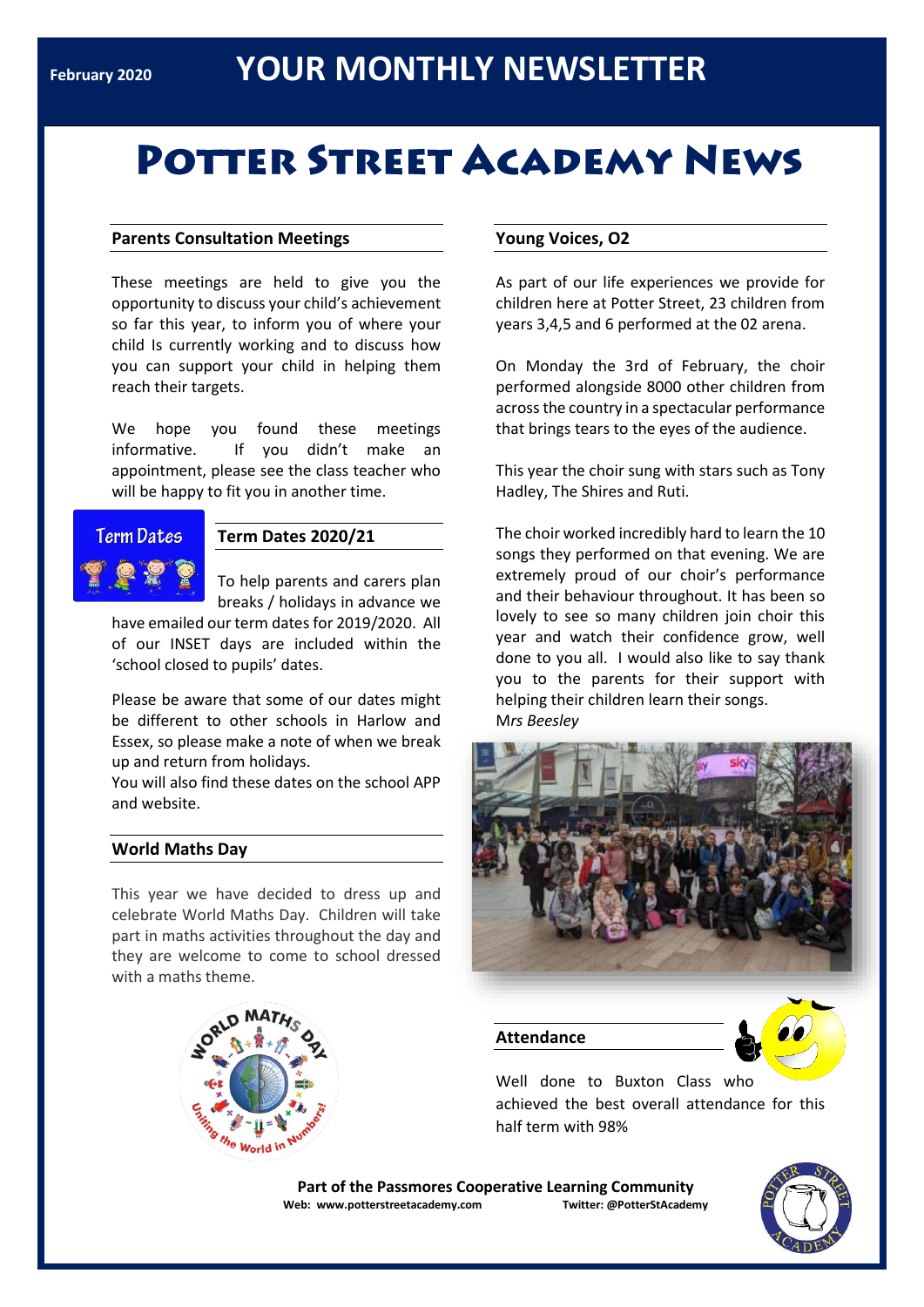

#### **We need you in the PTA!**

Joining the Parent Teachers Association (PTA) provides parents and teachers opportunities to work together and be actively involved in providing extended activities for our children. All events raise money for the school, so the children can benefit from resources which enhance the curriculum and their learning.

At this present time, we do not have a PTA committee but will be hosting a coffee afternoon, invitation to follow and we hope as many of you can attend and a committee can be formed.

Most schools are dependent on the PTA for funds for certain items and Potter Street Academy is no different!

#### **Class Assemblies**

| <b>DATE</b>                  | <b>CLASS</b>            |
|------------------------------|-------------------------|
| Thurs 5 <sup>th</sup> March  | Y2, Goodall Class       |
| Thurs 12 <sup>th</sup> March | Y5, Fossey Class        |
| Thurs 19 <sup>th</sup> March | Y4, Tesla Class         |
| Thurs 26 <sup>th</sup> March | Y3, Darwin Class        |
| Thurs 30 <sup>th</sup> April | Y5, Hodgkin Class       |
| Wed 6 <sup>th</sup> May      | Y1, Nye Class           |
| Thurs 21 <sup>st</sup> May   | Y3, Newton Class        |
| Thurs 11 <sup>th</sup> June  | Rec, Attenborough Class |

All class assemblies start at 09:15am and will last approximately 15 minutes.

After each assembly parents will be invited back to class for 10 minutes to see the children and take part in a learning activity together.

#### **Parents' Annual Survey**

 $\bigcircledcirc$  Parents Many thanks to all those parents / carers who completed the parents survey at the parent consultation meeting.

We always value the thoughts and opinions of parents and carers. It is very promising to see so many positive comments. We will share the feedback with you all in due course.

#### **House Points**

Children are busy earning house points by showing how well they keep the school values – responsibility, respectfulness, fairness, caring and trustworthiness.





The school council are looking forward to organizing Sports Relief which we will be celebrating on the 12th March. We will be having a sports themed non uniform day and there will be opportunities to take part in different sports at break and lunch times.